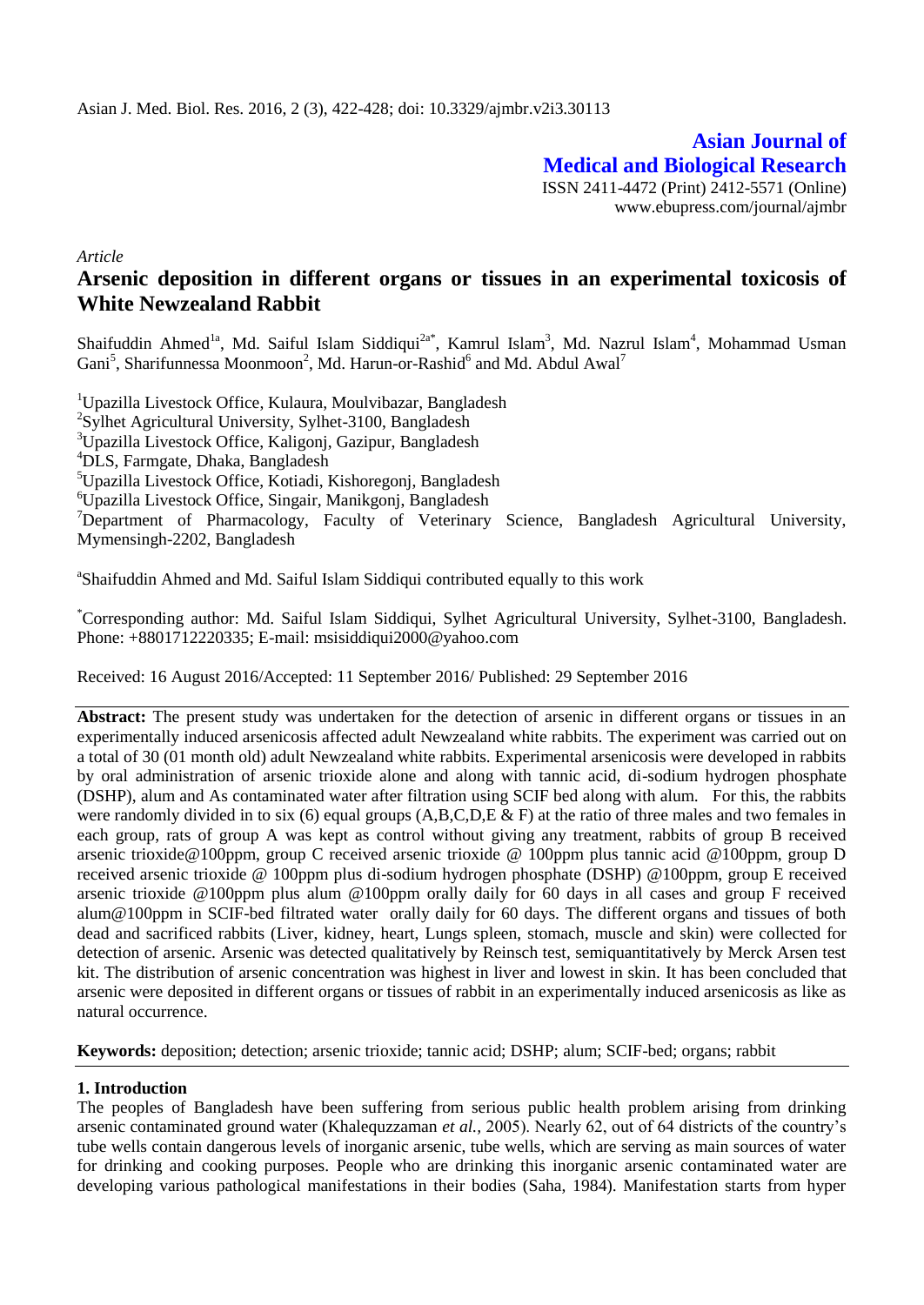pigmentation of the skin and mucous membrane and leads to death from mutation of cells in the body. The general populations are exposed to arsenic through drinking water, dust, fumes, and dietary sources. Arsenic is ubiquitous in the biosphere and occurs naturally in both organic and inorganic forms in water, food, soil, dust, wood and other materials (Friberg *et al.,* 1986; Lau *et al.,* 1987). Inorganic arsenic is more toxic than organic arsenical compounds and arsenic trioxide is more toxic than arsenic pentoxide (Clarke *et al.,* 1981). Arsenic is stored mainly in liver, kidney and spleen, and most of it is excreted through urine and if the salt is not readily absorbed, much of it is eliminated in the feces (Selby *et al.,* 1974). Chronic arsenic exposure in the range of 0.01-0.04 mg/kg/day has been associated with skin cancer in Taiwan (Huseh *et al.,* 1995). Arsenic was present in meat and meat products, eggs, honey, milk and milk products, fresh water fishes, marine fishes and other marine organisms collected from Slovenia between 1985 and 1995 (Doganoc *et al.,* 1997 ). Inorganic arsenic is considered as a human carcinogen with multiple sites of attack. There are numerous reports in the literature, based on past and ongoing experience in various countries in Asia and South America concerning the higher risks of skin, bladder, lung, liver and kidney cancer along with other non-cancerous health effects that result from continued consumption of elevated levels of As in drinking water (Chen *et al.,* 1988; Guha Mazumder *et al.,* 1998; Chowdhury *et al.,* 2000a,b; Ferreccio *et al.,* 2000; Berg *et al.,* 2001). The influence of environmental pollution on human health can be determined in terms of biomonitoring of the metabolically inactive tissues, hair, and nails. Among many human tissues, hair, and nails are widely used as biomarkers of environmental burden of toxic metals (Agahian *et al.,* 1990; Schegel-Zawadzka, 1992; Nowak, 1993; Chaudary *et al.,* 1995; Das *et al.,* 1995). The bioaccumulation of heavy metals like arsenic, lead and mercury in different organs or tissues in human and animals is rather a complex process and influenced by several factors, like environmental quality, age, sex (Chakraborti *et al.,* 1998; Steinmaus *et al.,* 2000; Aharoni and Tesler, 1992), nourishment, oxidation state of the metals and their binding sites (Wilhelm and Hafner, 1991; Schegel-Zawadzka, 1992) etc. In the context of the above situation, the present study was undertaken with a view to detect arsenic concentration in different organs or tissues in experimentally induced arsenicosis affected White Newzealand Rabbit.

### **2. Materials and Methods**

### **2.1. Experimental animals**

One month old thirty apparently healthy adult Newzealand white rabbits (*Oryctolagus cuniculus*) weighing between 250-450 g were purchased from a local private farm of Muktagacha, Mymensingh, Bangladesh and brought to the Experimental Pharmacology and Toxicology laboratory at Bangladesh Agricultural University (BAU) for the present study. After two weeks of acclimatization animals were segregated on the basis of their age and body weight without significant differences. They were housed throughout the entire period of study in well ventilated animal house at a room temperature of 23  $\pm 1^0C$  and were supplied with standard ration formulated by ICDDRB, Dhaka and supplied fresh water *ad libitum*.

### **2.2. SCIF –bed filtered water**

Sand-Charcoal-Iron-Filter (SCIF) bed was used as arsenic purifying system. The artificially As contaminated water was passed sequentially four times through SCIF bed. The filtrated water was collected and examined by using Merck Arsen test kit and was used in the study.

### **2.3. Experimental chemicals**

The alum, tannic acid, activated charcoal (Merck KGa, Darmstadt, Germany), wood charcoal (kat koila), sand were collected from local source and the Arsenic trioxide  $(AS_2O_3)$ MW 197.84g/mol; product No. 37274, Loba chemic pvt ltd, Mumbai, India), di-sodium hydrogen phosphate (Merck, India), iron oxide (BDH Lab., poole, England) were collected from Dhaka for this study.

### **2.4. Experimental design**

The Rabbits were randomly divided in to 6 equal groups  $(A, B, C, D, E \& F)$  at the ratio of three males and two females in each group, rats of group A was kept as control without giving any treatment, rabbits of group B received arsenic trioxide@100ppm, group C received arsenic trioxide@100ppm plus tannic acid@100ppm, group D received arsenic trioxide@100ppm plus di-sodium hydrogen phosphate@100ppm, group E received arsenic trioxide@100ppm plus alum@100ppm and group F received alum@100ppm in SCIF-bed filtrated water orally daily for 60 days in each cases.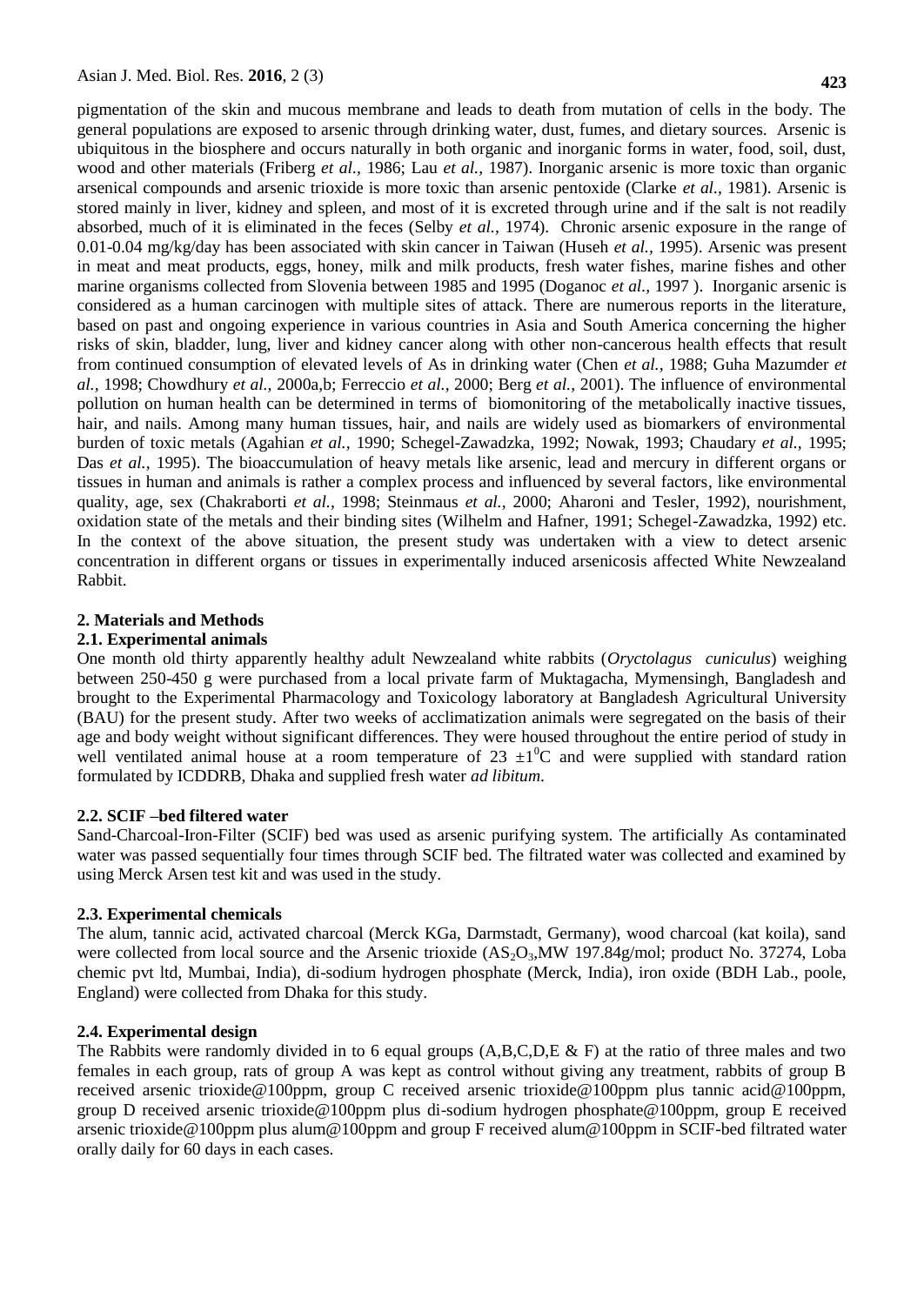## **2.5. Determination of arsenic trioxide in different organs or tissues of the body of rabbit**

The different organs and tissues of both dead and sacrificed rabbits (Liver, kidney, heart, Lungs spleen, stomach, muscle and skin) were collected for detection of deposited arsenic in the different tissues and organs. Tissue homogenates were prepared as per following procedure.

## **2.6. Preparation of tissue homogenate**

2-3 grams of the individual organs or tissues was grinded with the aid of pestle and mortar in demineralized water and then the tissue homogenates were taken in different test tubes placed on the rack. Demineralized water was added to the tissues at the ratio 4: 1 (4 ml water  $+$  1 gm tissue) for the preparation of tissue homogenates.

## **2.7. Qualitative arsenic determination by Reinsch test**

The Reinsch test was based upon the fact that when moderately acid solution (weak HCL) containing ionized salts of arsenic, mercury were heated with metallic copper, these elements were deposited on the copper surface. Half dozens of copper wire cleaned with 1:4 nitric acid  $(HNO_3)$  and then washed with distilled water. 5 ml of tissue homogenate as sample were taken in a 150 ml of beaker. Six copper wire approximately half inch lengths were added in the beaker. 1:4 hydrochloric acid acid was then added to make the sample double. The mixture was allowed to be boiled gently with the help of an electric heater for about 30 minutes. The wires were obtained by decanting of the liquid and washed thoroughly by decapitation using distilled water then ethyl alcohol and finally by pure ether. The copper wire strips were then placed on a watch glass and dried at room temperature in a desiccators. If arsenic was present in the tissue homogenate the copper wire strips would be dark brown or black in colour.

## **2.8.** A**rsenic determination by "Merck Arsen Test" kit (Semi- quantitative method)**

## **2.8.1. Reaction principle**

The trivalent and pentavalent arsenic compounds in the solution to be tested are converted to arsenic by adding zinc and hydrochloric acid which turns the reaction zone, containing mercury (II) bromide in the head space above the solution, yellow to brown. Mixed arsenic mercury halogenides, e.g. As A2H2HgBr are formed.

## **2.8.2. Materials required**

To estimate the concentration of arsenic by "Merck Arsen Test Kit" the following materials were used:

- 1. Analytical test strips
- 2. Reaction vessel
- 3. Plastic syringe
- 4. Measuring spoon
- 5. Reagent 1 (Zinc powder)
- 6. Reagent 2 (hydrochloric acid)
- 7. Samples to be tested (1gram tissue grinded in 4 ml demineralized water).

## **2.8.3. Procedure**

- 1. Holding the reaction zone of the test strip downwards, the test strip was inserted through slit in the cap of the reaction vessel, in such a way that the cap divides the strip into two approximately equal segments.
- 2. 5 ml of the solution to be tested was transferred to the reaction vessel using the syringe; one measuring spoonful of reagent 1 was added and shaken.
- 3. 5 drops of reagent 2 was added and immediately the reaction vessel was closed with the cap.
- 4. It was left to react for 30 minutes, gentle swirling 2 or 3 times.
- 5. The test strip was removed, briefly dipped into water, shaken off excess liquid and compared the reaction zone with the colour scale and was multiplied by five.

## **2.9. Statistical Analysis**

Collected data were statistically analyzed by the computer using statistical package programme MSTAT-C developed by Russel (1996). A one way ANOVA was made by F variance test.

## **3. Results and Discussion**

## **3.1. Determination of arsenic in tissue samples by Reinsch test**

The result of qualitative arsenic determination by Reinsch test was presented in Table 1.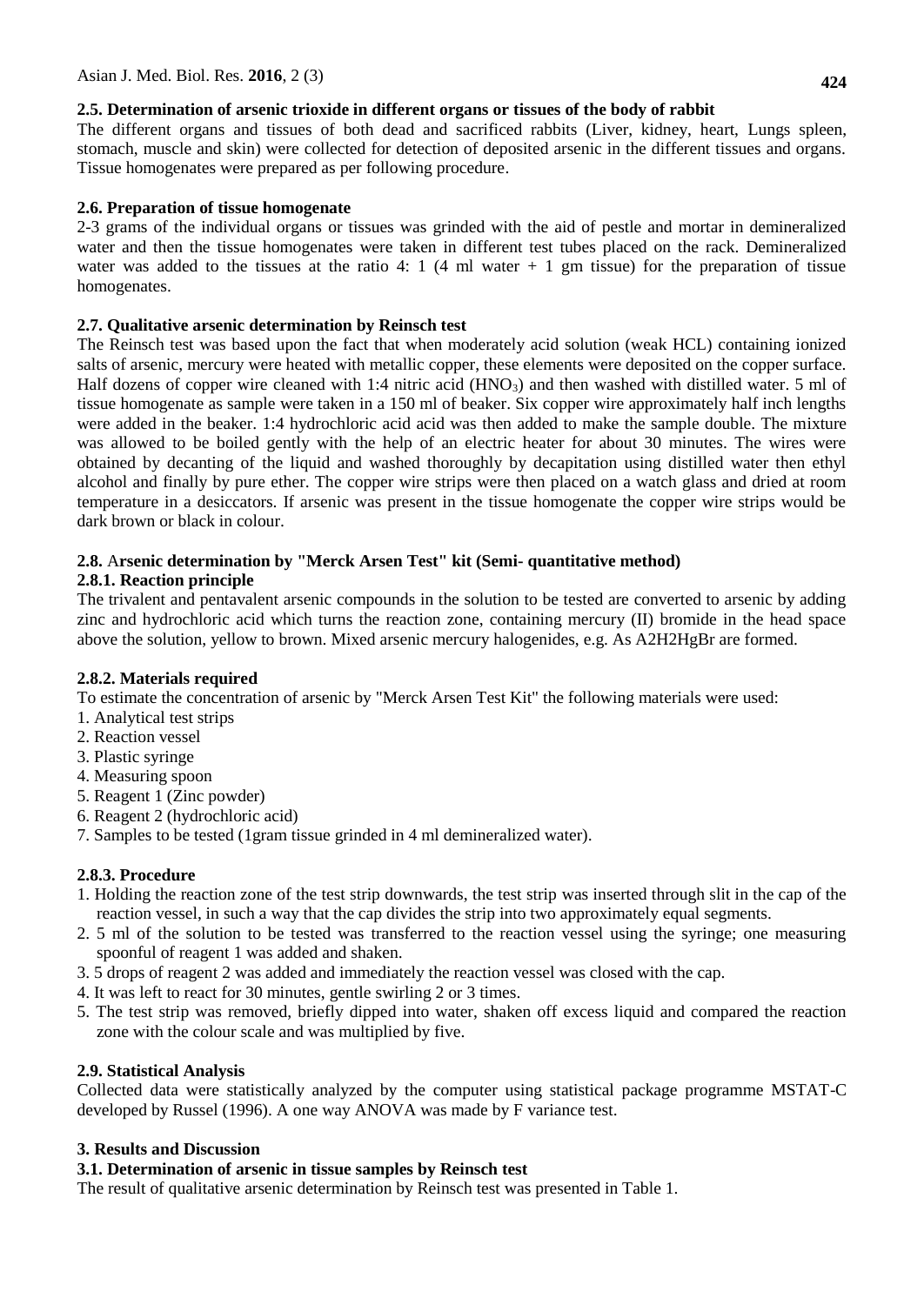#### **Table 1. Qualitative arsenic determination by Reinsch test.**

| Organs    | <b>Groups</b> |         |      |      |      |  |  |  |  |
|-----------|---------------|---------|------|------|------|--|--|--|--|
|           |               |         |      |      |      |  |  |  |  |
| Liver     |               | $+++$   | $++$ | $++$ | $++$ |  |  |  |  |
| Kidney    |               | $^{++}$ |      |      |      |  |  |  |  |
| Heart     |               |         |      |      |      |  |  |  |  |
| Spleen    |               |         |      |      |      |  |  |  |  |
| Stomach   |               | $++$    | $++$ |      |      |  |  |  |  |
| Intestine |               | $++$    |      |      |      |  |  |  |  |
| Lungs     |               |         |      |      |      |  |  |  |  |
| Muscle    |               | $^{++}$ |      |      |      |  |  |  |  |
| Skin      |               |         |      |      |      |  |  |  |  |

**' - ' =** Indicates absence of colour change of Cu wire in Reinsch test

 **' + ' =** Indicates mild colour change(blackish) of Cu wire Reinsch test

 $' + +' =$  Indicates moderate colour change(blackish) of Cu wire Reinsch test

**' + ++ ' =** Indicates severe colour change (blackish) of Cu wire Reinsch test

### **3.2. Semiquantitative estimation of arsenic in tissue samples**

The semiquantitative estimation of arsenic in tissue samples were obtained by Merck Arsen Test which was presented in Table 2. In the present study the result of Reinsch test revealed that arsenic was distributed in liver, kidney, heart, stomach, spleen, intestine, muscle and dermis (skin). Moreover this study also revealed that storage of arsenic was the highest in the liver followed by kidney, heart, Lungs, stomach, spleen, intestine, muscle, and dermis (skin). Selby *et al.* (1974), Sahli (1982) and Proudfoot *et al.* (1991) reported that arsenic was stored mainly in liver, kidney and spleen in cattle and these findings were almost similar to the result of present study. The semi –quantitative estimation of the present study revealed that in group B the concentration of arsenic in the liver, kidney, heart, lungs, stomach, spleen, intestine, muscle, and dermis (skin) were 1.2, 0.8, 0.4, 0.3, 0.3, 0.23, 0.15, 0.08, and 0.06 mg/kg WW which was in accordance the arsenic concentration found in duck and chickens naturally in Bangladesh in a study conducted by Islam *et al.*(2013) where arsenic concentration was 0.12, 0.10, 0.07 and 0.05 mg/kg WW in liver, kidney, intestine and thigh muscle respectively. McLennan and Dodson (1972) reported that a sample of rumen contents contained 4.5ppm  $AS_2O_3$  and the cattle were suddenly died when they were grazing in a paddock containing a old sheep dipping vat. Krockza and Schuh (1973) reported that pig liver had the highest average content (0.49ppm) followed by pig muscle (0.12ppm). Pace *et al.* (1997) reported an incident of acute arsenic poisoning in two horses where liver arsenic concentration were 12.0 and 11.0 ppm and a sample of renal context contained 108 ppm arsenic. In the present study arsenic concentration found much more higher than the concentration observed by Krockza and Schuh (1973) and Pace *et al.* (1997) might be due to difference of mode of occurrence i.e natural or experimental case. The present finding revealed that, arsenic was highly distributed in various vital organs of rabbit of group B, because only  $AS_2O_3$  was fed to this group. Arsenic was deposited in minor quantity in various organs of rabbit of group C, D and E. This might be due to the interaction of arsenic with tannic acid, DHSP and alum used in those groups along with arsenic trioxide. Arsenic was found only in liver of rabbits of group F in very minor quantity because of providing only SCIF bed filtered water and alum was added *in vivo*. In the recent period of time it was observed that presence of arsenic in food chain so, long term consumption of such contaminated food along with naturally As contaminated drinking water may play a significant contributory role to cause ailments of human health in arsenic prone area.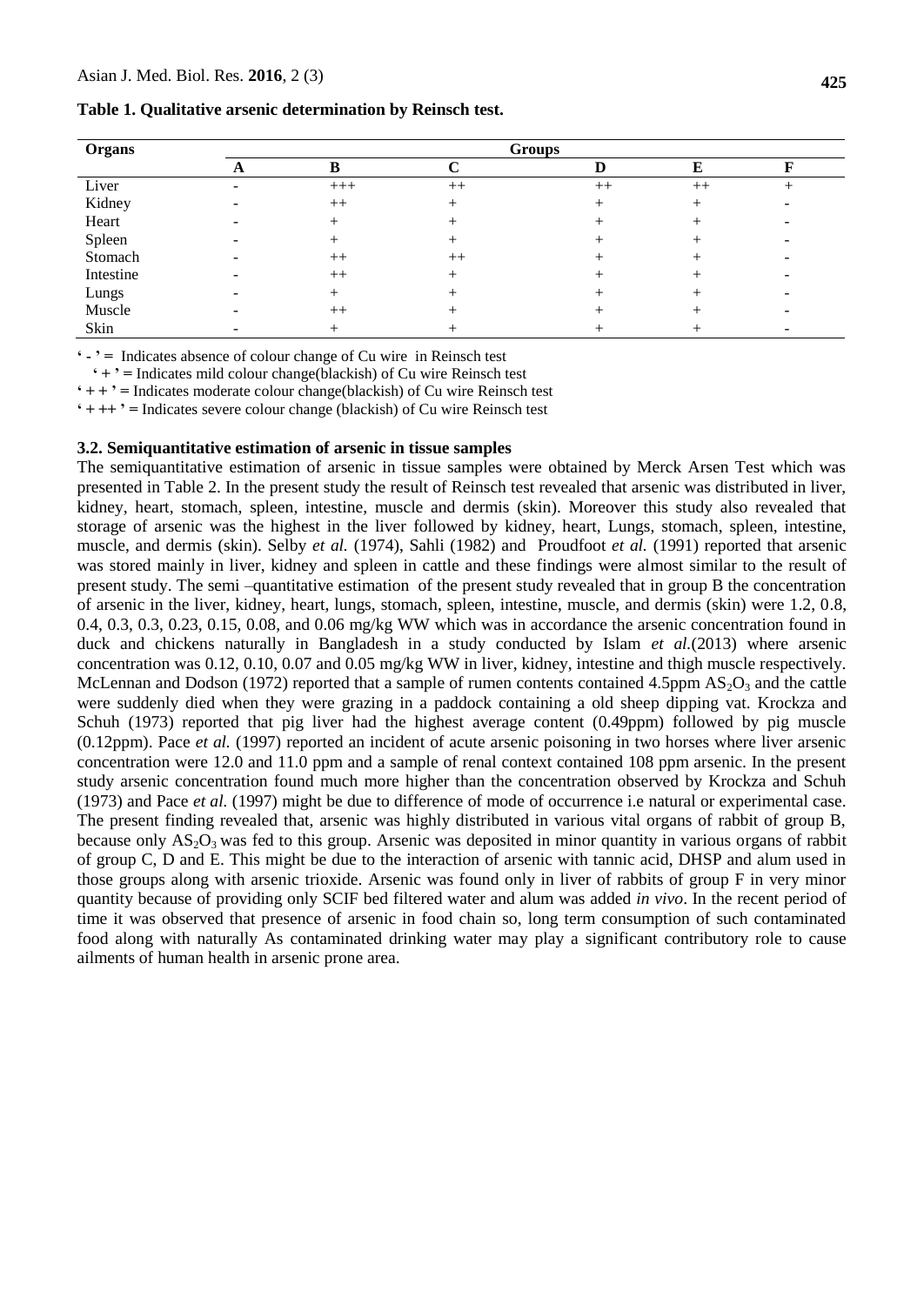**Table 2. Mean concentration (mg/1000gm tissue) of arsenic in different tissues of rabbits following administration of arsenic trioxide along with tannic acid, DSHP, alum and effects of SCIF-bed filtrated water along with alum respectively.**

| Gr.          | Chemicals with dose $\&$                | <b>Samples</b>   |                    |                  |                                     |                   |                                    |                  |                                                                   |                    |
|--------------|-----------------------------------------|------------------|--------------------|------------------|-------------------------------------|-------------------|------------------------------------|------------------|-------------------------------------------------------------------|--------------------|
|              | route                                   | <b>Liver</b>     | <b>Kidney</b>      | <b>Heart</b>     | Lungs                               | <b>Spleen</b>     | Stomach                            | <b>Intestine</b> | <b>Muscle</b>                                                     | <b>Skin</b>        |
| $\mathbf{A}$ | Control (untreated)                     | $\mathbf{0}$     |                    |                  |                                     |                   |                                    |                  |                                                                   | $\theta$           |
| B            | Arsenicosis control group               | $1.2 \pm 0.0212$ | $0.8 \pm 0.02828$  | $0.4 \pm 0.0141$ | $0.3 \pm 7.071$                     | $0.23 \pm 0.0212$ | $0.3 + 0.02828$ $0.15 + 0.0141$    |                  | $0.08 + 7.071$                                                    | $0.06 \pm 0.01141$ |
|              | $AS_2O_3@100$ ppm orally                |                  |                    |                  |                                     |                   |                                    |                  |                                                                   |                    |
| $\mathbf{C}$ | $AS_2O_3@100$ ppm + Tannic 0.32 ± 8.944 |                  | $0.18 \pm 0.01788$ | $0.0126 + 4.472$ | $0.06 \pm 1.3416$ $0.05 \pm 4.472$  |                   | $0.054 + 4.472$ $0.064 + 8.944$    |                  | $0.03 + 4.472$                                                    | $0.01 \pm 2.236$   |
|              | acid $@100$ ppm orally                  |                  |                    |                  |                                     |                   |                                    |                  |                                                                   |                    |
| D            | $AS_2O_3@100$ ppm +DSHP                 | $0.28 \pm 8.944$ | $0.13 \pm 1.3416$  | $0.01 + 4.472$   | $0.04 \pm 0.0313$ $0.03 \pm 0.0268$ |                   |                                    |                  | $0.021 \pm 8.944 \cdot 0.051 \pm 0.0223 \cdot 0.01115 \pm 1.3416$ | 0.00.0             |
|              | $@100$ ppm orally                       |                  |                    |                  |                                     |                   |                                    |                  |                                                                   |                    |
| E            | $AS_2O_3@100$ ppm + Alum                | $0.16 \pm 8.944$ | $0.01 \pm 8.944$   | $0.08+0.134$     | $0.02 + 0.0223$                     | $0.03 \pm 0.0268$ | $0.01 \pm 0.0134$ $0.08 \pm 8.944$ |                  | $0.01 + 4.472$                                                    | 0.0 0.0            |
|              | $@100$ ppm orally                       |                  |                    |                  |                                     |                   |                                    |                  |                                                                   |                    |
| $\mathbf{F}$ | SCIF-bed filtrated water                | $0.001 \pm 0.0$  | $0.0^{**}$ ± 0.0   | $0.0^{**}$ ± 0.0 | $0.0^{**}$ ± 0.0                    | $0.0^{**}$ ± 0.0  | $0.0^{**}$ ± 0.0                   | $0.0^{**}$ + 0.0 | $0.0^{**}$ ± 0.0                                                  | $0.0^{**}$ ± 0.0   |
|              | $+$ Alum @100ppm orally                 |                  |                    |                  |                                     |                   |                                    |                  |                                                                   |                    |

Values given above represent the mean  $\pm$  SE of 5 rabbits

\*= Significance at 5% level  $(P<0.05)$ 

\*\*= Significance at 1% level  $(P<0.01)$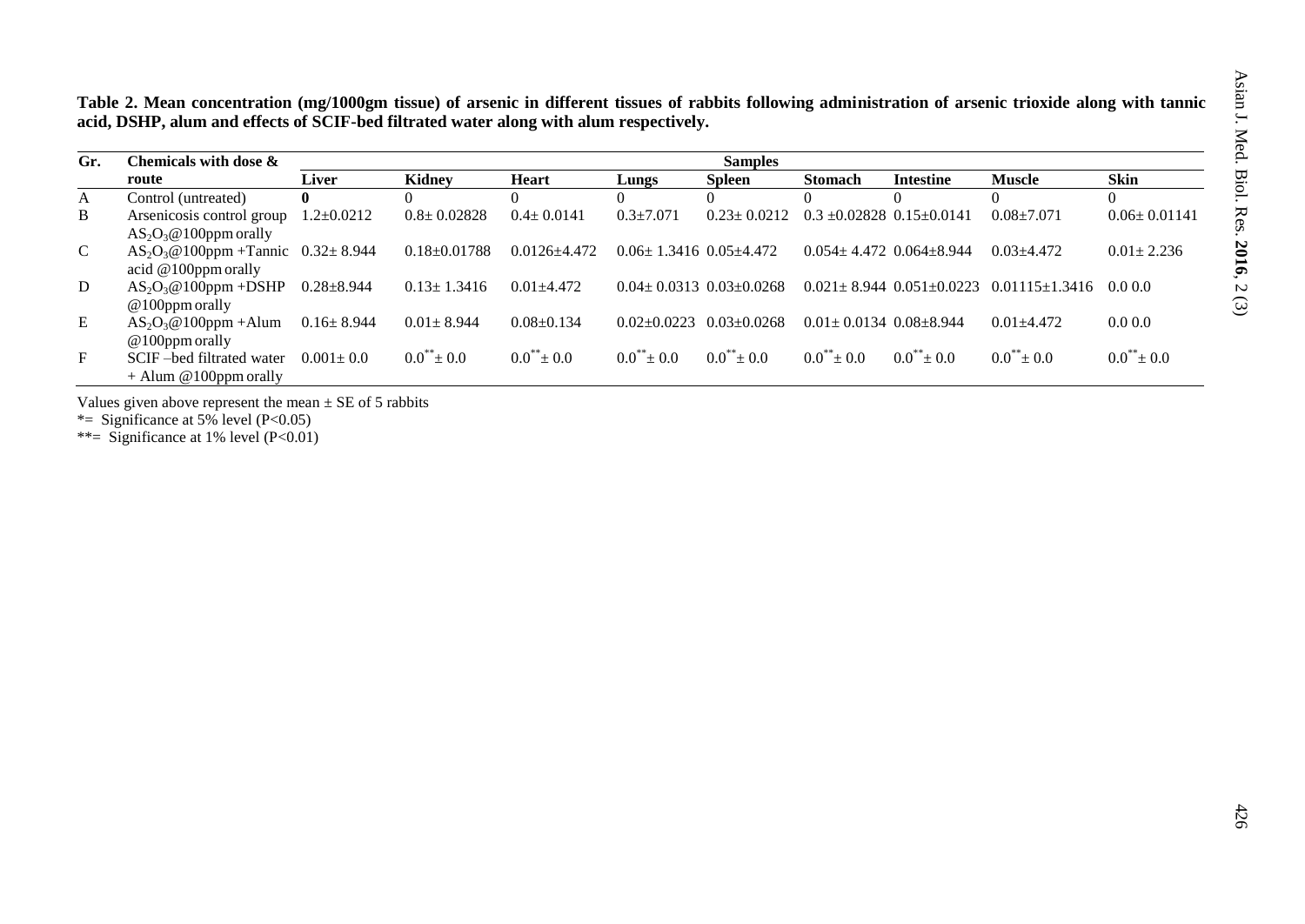### **4. Conclusions**

It has been concluded that arsenic were deposited in different organs or tissues of rabbit in an experimentally induced arsenicosis as like as natural occurrence. Highest concentration of arsenic was observed in liver followed by kidney, heart, stomach, lungs, spleen, intestine, muscle and skin. So, in Bangladesh arsenic might be a threat in near future not only to human being also to livestock and poultry through different food chains which needs an extensive study.

#### **Conflict of interest**

None to declare.

### **References**

- Aharoni A and Y Tesler, 1992. Hair chromium content of women with gestational diabetes compared with nondiabetic pregnant women. Am. J. Clin. Nutr., 55: 104 –107.
- Agahian B, JS Lee, HJ Nelson and RE Johns, 1990. Arsenic levels in fingernails as a biological indicator of exposure to arsenic. Am. Ind. Hyg. Assoc., J.51:646 –651.
- Berg M, HC Tran, TC Nguyen, HV Pham, R Schertenleib and W Giger, 2001. Arsenic contamination of groundwater and drinking water in Vietnam: a human health threat. Environ. Sci.Technol., 35:2621 –2626.
- Chowdhury UK, BK Biswas, T Roychowdhury, BK Mandal, G Samanta, GK Basu , CR Chanda, D Lodh, KC Saha, D Chakraborti, SC Mukherjee, S Roy, S Kabir and Q Quamruzzaman, 2000a. Arsenic groundwater contamination and sufferings of people in West Bengal-India and Bangladesh. In: Roussel AM, Anderson RA, Favier AE, editors. Trace elements in man and animals. New York: Kluwer cademicyPlenum Publishers.. pp.645 –650.
- Chowdhury UK, BK Biswas, T Roychowdhury, G Samanta, BK Mandal, GK Basu, CR Chanda, D Lodh, KC Saha, SK Mukherjee, S Roy, S Kabir, Q Quamruzzaman and D Chakraborti, 2000b. Groundwater arsenic contamination in Bangladesh and West Bengal-India. Environ. Health. Perspect., 108:393 –397.
- Chakraborti D, G Samanta, BK Mandal, T Roy Chowdhury, CR Chanda, BK Biswas, RK Dhar, GK Basu and KC Saha, 1998. Calcutta's industrial pollution: groundwater arsenic contamination in a residential area and sufferings of people due to industrial effluent discharge- an 8-year study report. Curr. Sci.,74: 346 –355.
- Chen CJ, MM Wu, SS Lee, JD Wang, SH Cheng and HY Wu, 1988. Atherogenicity and carcinogenecity of high-arsenic artesian well water: multiple risk factors and related malignant neoplasms of black foot disease. Arteriosclerosis, 8: 452 –460.
- Chaudary K, WD Ehmann, K Regan and WR Markesebery, 1995. Trace element correlations with age and sex in human fingernails. J. Radioanal Chem., 51 –65.
- Clarke ML, DG Harvey and DJ Humphreys, 1981. Veterinary Toxicology. 2nd edn. ELBS, Bailiere and Tindal, p. 98.
- Das D, A Chatterjee, BK Mandal, G Samanta, D Chakraborti and B Chanda, 1995. Arsenic in ground water in six districts of West Bengal, India: the biggest arsenic calamity in the world, Part 2. Arsenic concentration in drinking water, hair, nails, urine, skin-scale and liver tissue (Biopsy) of the affected people. Analyst, 120:917 –924.
- Ferreccio C, C Gonza´lez, V Milosavjlevic, G Marshall, AM Sancha and AH Smith, 2000. Lung cancer and arsenic concentrations in drinking water in Chile. Epidemiology, 11:673 –679.
- Friberg L, GF Nordberg and VB Vook, 1986. Handbook on the toxicology of metals, 2nd edition, Elsevier Science Publisher, Amsterdam, New York, Vol. II, 1986, pp. 43-83.
- GuhaMazumder DN, R Haque, N Ghosh, BK De, A Santra, D Chakraborty and AH Smith, 1998. Arsenic levels in drinking water and the prevalence of skin lesions in West Bengal, India. Int. J. Epidemiol., 27:\_871 –877.
- Hsueh YM, GS Cheng, MM Wu, HS Yu, TL Kuo and CJ Chen, 1995. Multiple risk factors associated with arsenic-induced skin cancer: effects of chronic liver disease and malnutrition status. Br.J. Cancer., 71: 109- 114.
- Islam MS, MA Awal, M Mostofa, F Begum and M Myenuddin-, 2013. Detection of Arsenic in Chickens and Ducks. International Journal of Scientific Research and Management, 1: 56-62.
- Khalequzzaman M, FS Faruque and AK Mitra, 2005. Assessment of arsenic contamination of groundwater and health problems in Bangladesh. Int. J. Environ. Res. Public Health, 2 : 204-13.

Krocza W and M Schuh, 1973. Arsenic residues in the carcasses of slaughtered animals. Vet. Bull., 44 : 321.

Lau PY, P Michalik, CJ Porter and S Krolik, 1987. Identification and confirmation of arsenobetaine and arsanocholine in fish, lobster and shrimp by a combination of fast atom bombardment and tandem mass spectrometry. Biomed. Environ. Mass Spectrom., 14: 723-732.